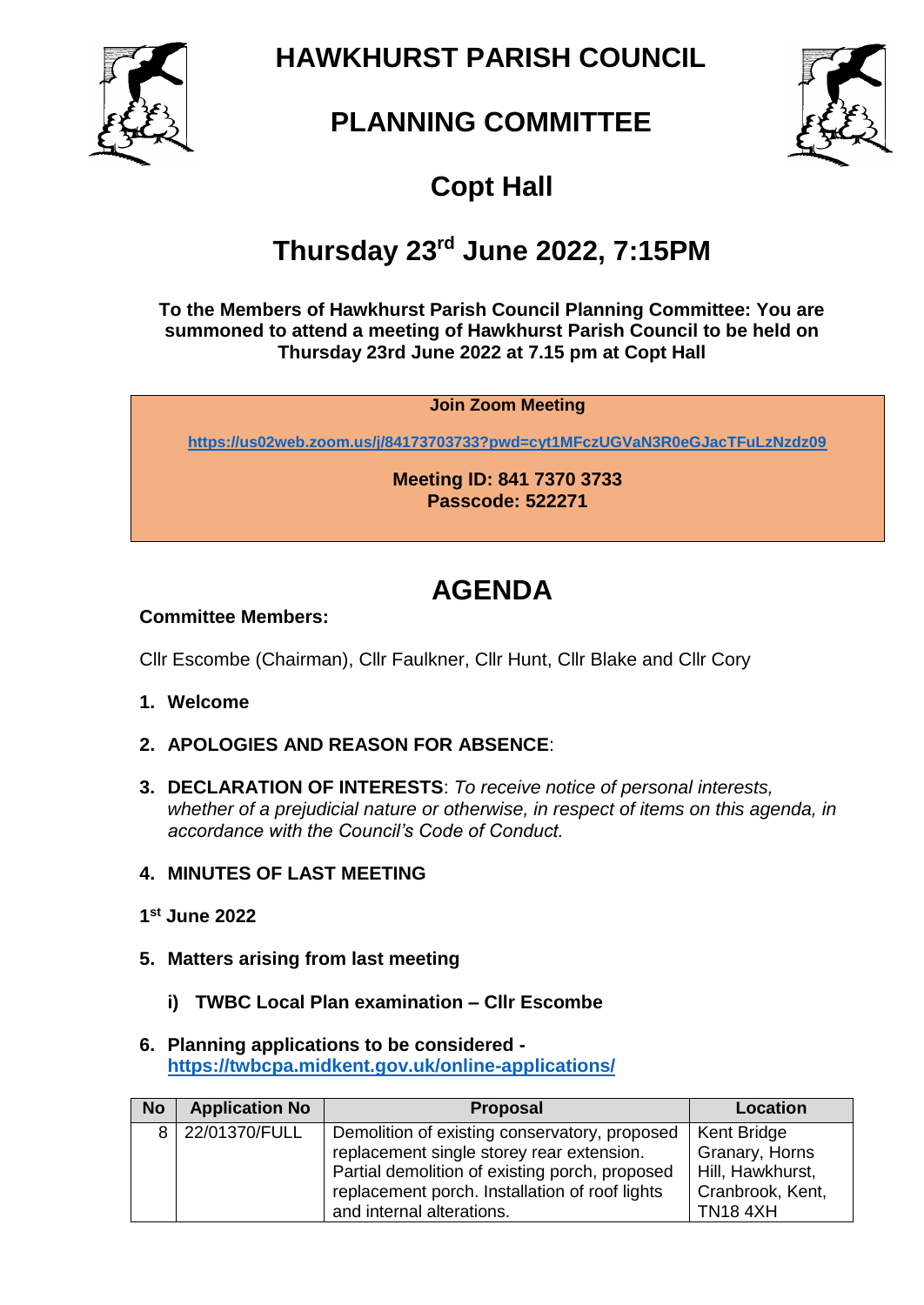| 9  | 22/01463/FULL | Demolition of existing house, garage and<br>outbuildings, Erection of replacement dwelling<br>with new garage and associated outbuildings,<br>Conversion of barn into living space,                                                        | Thorpe's Farm<br>House, Stream<br>Lane, Hawkhurst,<br>Cranbrook, Kent,<br><b>TN18 4RD</b>  |
|----|---------------|--------------------------------------------------------------------------------------------------------------------------------------------------------------------------------------------------------------------------------------------|--------------------------------------------------------------------------------------------|
| 10 | 22/01526/FULL | Addition of rear roof light and new window to<br>cloakroom on rear elevation, partial removal<br>of boundary wall and erection of new gates to<br>form parking and turning area in the rear<br>garden,                                     | Market Cross, The<br>Moor, Hawkhurst,<br>Cranbrook, Kent,<br><b>TN184RS</b>                |
| 11 | 22/01546/FULL | Demolition of existing rear conservatory and<br>replacement with new extension, addition of<br>first floor dormer above new extension.<br>Addition of canopy and removal of window<br>from east side of property.                          | 3 The Stables,<br>Cowden Lane,<br>Hawkhurst,<br>Cranbrook,<br>Kent, TN18 4LQ               |
| 12 | 22/01623/LBC  | <b>Listed Building Consent - Refurbishment</b><br>works to a Grade II listed end-of-terrace<br>dwelling, Removal of existing rear store,<br>alterations to external doors and<br>windows, internal alterations, associated<br>landscaping. | 1 Northgrove<br>Terrace, High<br>Street, Hawkhurst,<br>Cranbrook, Kent,<br><b>TN18 4AQ</b> |
| 13 | 22/01579/FULL | Erection of single storey extension,<br>associated hardstanding and landscaping.                                                                                                                                                           | Hensill Stables,<br>Hensil Lane,<br>Hawkhurst,<br>Cranbrook,<br>Kent, TN18 4QH             |
| 14 | 22/01684/FULL | Erection of single story rear extension with<br>lantern roof.                                                                                                                                                                              | 4 Bokes Farm<br>Cottages, Horns<br>Hill, Hawkhurst,<br>Cranbrook, Kent,<br><b>TN18 4XE</b> |
| 15 | 22/01351/FULL | Erection of extension to workshop.                                                                                                                                                                                                         | Beacon House,<br>Foxhole Lane,<br>Hawkhurst,<br>Cranbrook,<br>Kent, TN18 5DP               |

### **7. Matters for discussion**

i) **TWBC decisions since the last meeting** – Discuss 22/01106/FULL - Park Farm, Water Lane - Permitted 22/00980/FULL – Everdon - Permitted 22/01224/FULL - 14 Sandrock Villas - Permitted 22/00758/FULL - Victoria House Rural - Permitted 22/00213/FULL - Wentworth Cottage - Permitted 22/01122/TPO – Lillesden - Permitted

**ii) Review of Hawkhurst Neighbourhood Plan** – Cllr Escombe Update on formation of NDP Steering Group

**i) Tree Preservation Orders -** Discuss

## **8. QUESTIONS AND COMMENTS FROM COUNCILLORS:**

## **CLOSURE**:

Richard Griffiths, Parish Clerk